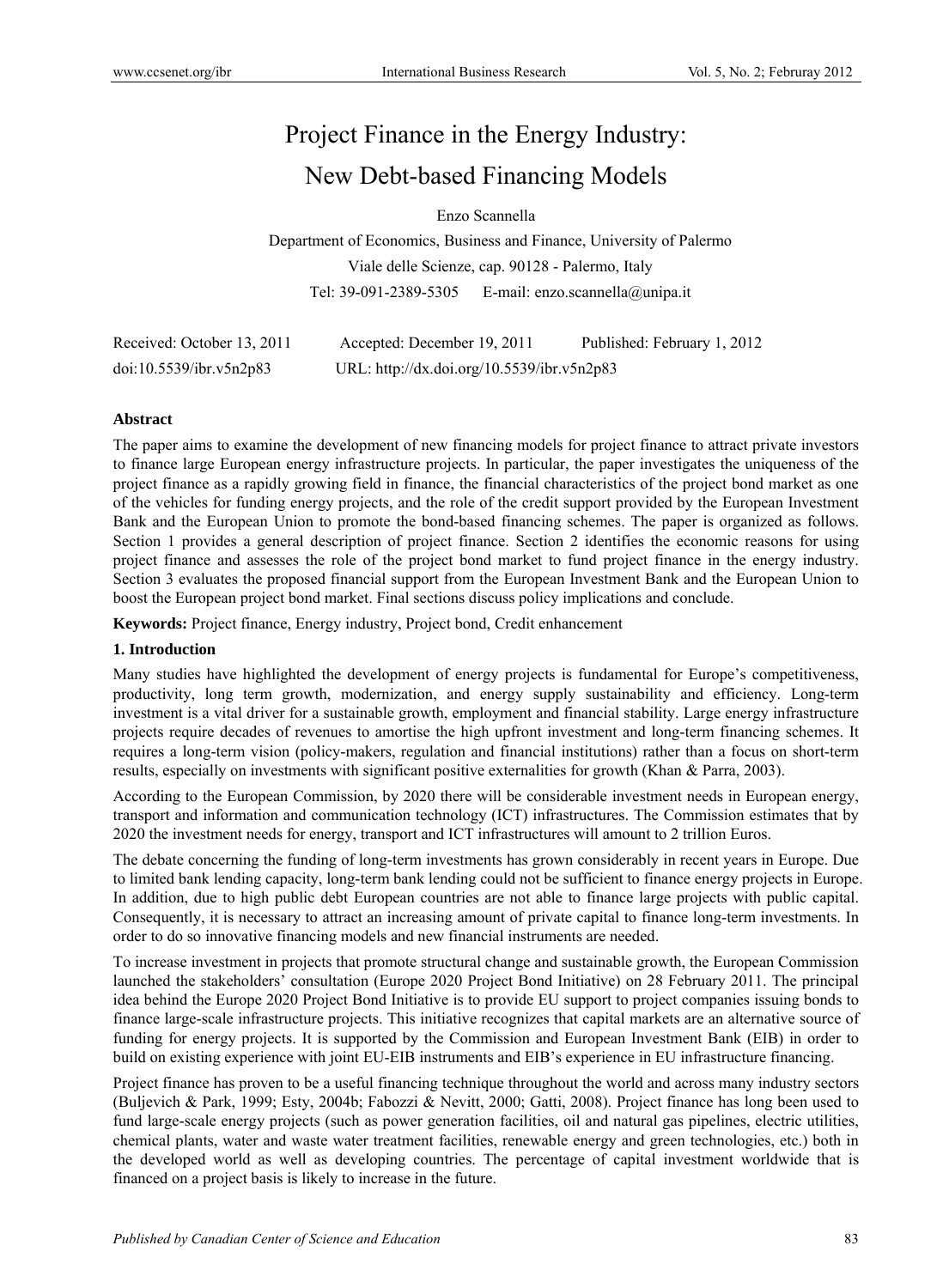Project finance may be defined as the raising of funds to finance an economically separable capital investment project in which the providers of the funds look to the cash flows from the project as the source of funds to service their loans and provide a return on equity capital invested in the project. The basic characteristic of project finance is that lenders loan money for the development of a project solely based on the specific project's risks and future cash flows. This highlights a key feature of project finance due to the capacity to generate cash flows to ensure the repayment of loans and adequate returns on equity capital. A revenue stream from the project large enough is a prerequisite for project financing.

Project finance should be distinguished from conventional direct finance. In the direct finance model, lenders look to the firm's entire asset portfolio to generate the cash flow to service their loans. In the project finance model, lenders look to the single project as a distinct legal entity. The main difference between corporate finance and project finance is that the assets are financed as stand-alone entities rather than as part of a corporate balance sheet. The project must be able to generate sufficient funds to cover all operating costs and debt service while still providing an acceptable return on the equity invested in the project. Project finance depends on a detailed evaluation of a project's construction, operating and revenue risks, and their allocation between investors, lenders, and other parties through contractual and other arrangements.

The development of new financing models for project finance is likely to attract private sector investor to finance large European energy infrastructure projects in a difficult public financial context. Innovative financing techniques are offering more financing options in the energy industry. The project bond could be a useful long-term financial instrument to mobilise the necessary financing to meet EU's strategic energy infrastructure needs. Nevertheless, it will depend on the exact characteristics of the projects and the corresponding project bonds.

### **2. The Financial Structure of Project Finance in the Energy Industry: Bank Loan Market vs. Bond Market**

Project finance is a useful technique for financing large projects that can be organized as a stand alone company. It is an appropriate method of long-term financing for capital-intensive industries where the investment financed has a relatively predictable cash flow. A special purpose legal entity (project company) is a purely private company in which private investors bear the entire investment risk or a public-private company in which public and private partners share the investment risk (public-private partnerships). Project finance involves both an investment decision and a financing decision. One of the key structural features that characterize project finance is the distinction between the asset (the project) and the financing structure. The project company lies at the center of all the contractual and financial relationships in project finance scheme. Project financing arrangements involve many contractual relationships among multiple parties. Project finance builds on the set of numerous contracts that define the business and financial relationships:

- Supply contracts: they ensure adequate sources of supply;
- Construction contracts: they define the terms on which a qualified contractor will build the project facilities;
- Financial contracts: to raise debt and equity to finance the project;
- Operating contracts: to govern the day-to-day operation of the project company.

Project finance is an innovative model of financing projects. Its unique structural attributes provide valuable insights to identify the primary motivations for using project finance:

- *Cash flow-based financing*

financing decisions are based on the cash flows that the project is expected to generate;

- *Off-balance-sheet financing*

The project finance allows investors to keep debt off the balance sheet. It involves the use of a special purpose vehicle (SPV) to isolate assets in a separate entity and fund a project with only limited recourse to the assets of external investors;

- *High leverage financing* 

For equity investors, the appeal of project finance is that it can maximize equity returns. In project finance it is possible to achieve much higher leverage ratios than sponsors could otherwise sustain on their own balance sheets;

- *Large project financing*

Investors make use of project finance to fund projects that may be too large for one investor to undertake on its corporate balance sheet;

- *Long-term financing*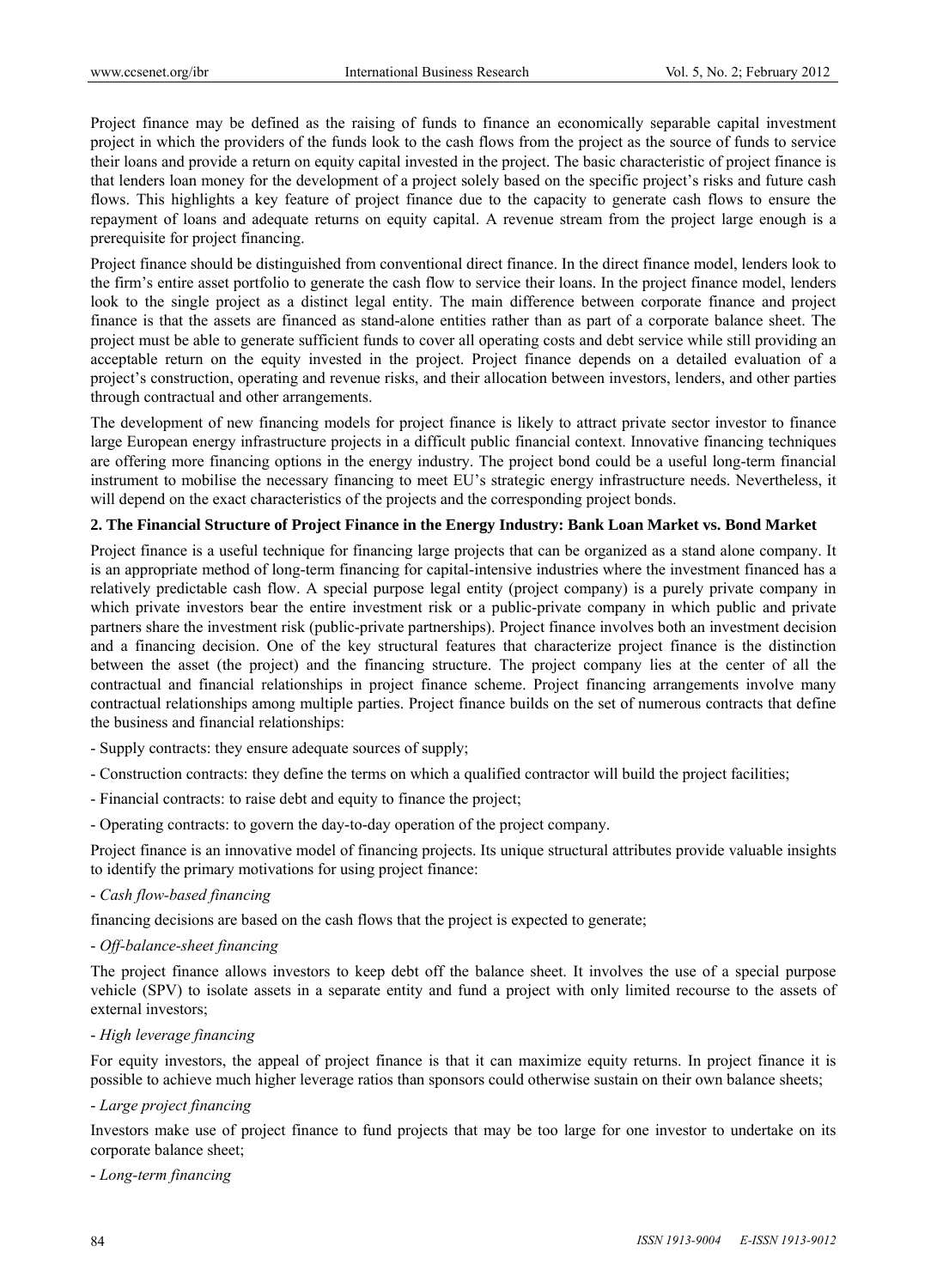On average project finance loans have a longer term than corporate loans.

The growing use of project finance challenges the Modigliani and Miller's "irrelevance proposition", the idea that corporate financing decisions do not affect firm value under certain conditions (Esty, 2004a). Project finance is an innovative financing vehicle and it offers an important example to illustrate that financing and investment decisions are not separable and independent activities. Financing structure matters. They are value relevant and financing decisions affect investment decisions.

The project finance has two sources of funds: debt and equity. Debt is provides by lenders and equity is provided by investors in the project. The traditional debt-based financing model is the bank loan. It is the traditional way to raise long-term funding for long-term projects. Debt capital is provided by large financial institutions (traditionally commercial banks), including international banks. Banks are the largest providers of debt project finance. It shows the importance of banking relationships in the project finance market. The need to raise capital, typically from banks, makes it significantly more difficult to finance projects with negative net-present-value. Convincing bankers to provide a large portion of the capital is an important constraint. Banks specifically focus on the ability of the project to make loan repayments. Banks may finance project companies directly or indirectly, through participation in syndicated loans. The latter are originally arranged and underwritten by large banks and then usually offered to domestic banks as sub-underwriters. Generally, large deals tend to be syndicated (Kleimeier & Megginson, 2000). In large projects, several banks are usually involved as financial advisers and lead managers, who will underwrite the debt and place it in the capital market. They normally divide responsibilities for various aspects of the project finance structure. Project bank loans have been concentrated in USA, Europe, Middle East, and Africa, where most of the large projects have been located. They have also been concentrated in the power industries, oil and gas, and the transportation industry, where most of the large projects have taken place.

Equity is the second source of capital to finance large projects. Typically the project sponsors provide the greatest proportion of initial project equity. Outside equity investors, usually financial institutions (commercial banks, investment funds specializing in project finance equity, equity vehicles), may invest equity in a project. Venture capital and private equity investors also serve as attractive sources for capital raising, as an increasing number of funds are investing in renewable energy and green technologies to diversify their portfolios. The size of cash distribution to equity investors is not specified contractually. It depends on the profitability of the project and the expected residual value of the project. Equity investors receive cash distribution after paying debt service. A reasonable return on equity investment is necessary to involve equity investors in the project. The return required by equity investors also varies depending on when they come into the project. Any project has different levels of risk over time and investors get into projects at different stages and with different investment strategies. Equity investors have a level of return on equity above which an investment is acceptable, and below which it is not. It depends on the cost of capital, the type of the project, the technology, the risks, the security package, etc.

The mix of debt and equity funding sources has changed during the last years as the capital market for project bonds has grown. A new debt-based financing model is the issue of bonds. Private (or public-private) project companies issue bonds (*project bonds*) on capital markets to finance projects in the energy industry. Project bonds are private debt. They are issued by project companies and not by European member states or the EU. Issuing bonds would expand the access to a broader capital market and long-term funding. The investor base can be expanded from bank loans to capital market by project bonds. Bond-based financing model aims mainly at the non-banking market and takes the form of a tradable financial instrument. Project bonds are issued with the intervention of investment banks. Project bonds may be public issues (they are placed with bond investors through the stock exchange) or private placement (they are placed with a limited number of bond investors). The evolution of project bonds is benchmarked against the more established fixed income markets in terms of pricing as well as legal structures and covenant provisions (Dailami and Hauswald, 2003; John & John, 1991).

The typical project has 70% to 75% debt and 25% to 30% equity. Banks provide 2/3 of the debt, and the bonds or multilateral development agencies provide the rest of the debt. Annual project bond issuance has grown steadily since 1992. The project bond market is concentrated in United States. It accounts for more than half of the global issuance of project bond in the world. The investment banks most active in placing project bonds are also mainly US-based. From the industry sector point of view, the project bond market is concentrated in the power projects, oil and gas projects, and infrastructure concessions.

There is no universal rule for choosing specific financing options in the project finance. Various factors affect the choice of using bank loans or project bonds (or a combination of the two) for financing projects. Bank loans can be provided to any credit worthy market, but bonds may be available only in certain markets (typically developed markets). Bonds generally offer a longer term of repayment compared to bank loans. Bank loans and bonds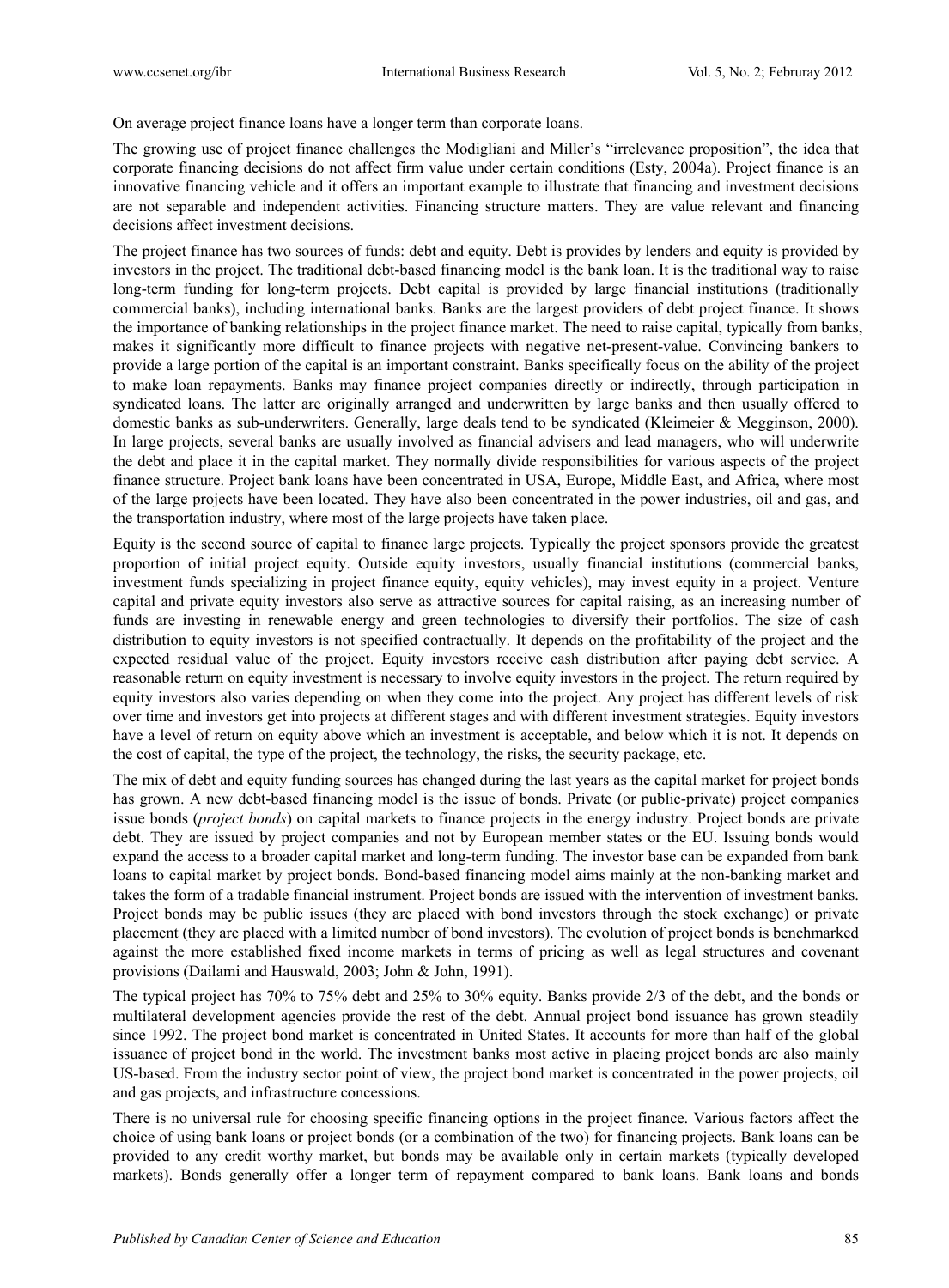generally offer fixed rates of interest. In some markets it is possible to issue bonds with the interest rate linked to the rate of inflation, if the project's revenues are linked to inflation. On the contrary, inflation-linked bank loans may be not available. Bank loans tend to maintain long-term policies towards project, while bonds can be more affected by investors' short-term attitude. Bank loans keep confidentiality in lending relationship, while bond markets need transparency. The terms of the project may have to be published in a bond prospectus. Banks loans imply low disclosure requirements, while bonds need public listing and high disclosure requirements. Bond investors have to face a higher level of information asymmetry than banks. In relationship lending banks may impose tight controls on the project company and do an effective monitoring of the credit positions. Bank loans may have a more flexible financing structure than project bonds (in terms of flexible repayment schedule, interest rate based on the performance of the project, flexible cash retention requirements, less restrictive covenants, etc.) (note 1). Bank loans are quick to deliver, while bonds need to involve third parties. If the project gets into difficulty, negotiations with banks could be kept confidential, while negotiations with bond holders may be publicized and less flexible. To refinance debt capital is easy for bank debt, but it is difficult for bonds. Bond-based financing methods imply higher transaction costs than bank loans.

Several factors influence the breadth of the project bond market for financing a project in the energy industry:

#### *a. Project Eligibility for the Bond Market*

An important financial characteristic of a suitable project is stable and strong cash flows. There is uncertainty as to the expected cash flows, which makes the investment risky. This is particularly evident in the energy industry where large projects are usually risky because of their size, the application of innovative production technologies, the amount of capital, the complex contractual relationships among various parties, the required financial and legal expertise and assistance. Projects usually undergo two main phases (construction and operation) characterised by quite different risks and cash flows. Most of the capital expenditures are typically concentrated in the initial construction phase, and most of the revenues are concentrated in the operation phase.

Investors will buy project bonds if projects are based on a sustainable financing model. Long-term lenders look solely to the project's cash flow for their repayment. A project cannot be financed on a project basis unless it is expected to be profitable. Investment decisions are influenced by the attractiveness of the rate of return offered by a project in relation to the expected rate of return of other projects and alternative comparable investments. Lenders make lending decisions based on their estimation of both the risks and returns of a project. The analysis involves assessing each type of risk and the means to mitigate its impact on the project. Assessing the returns involves verifying the cost and revenue projections. The higher the expected risk associated with a project, the higher the amount of equity the lenders will require in a project. In other words, the financing structure of the project reflects the characteristics of the assets and the contractual agreements (in terms of cash flows) from input suppliers to output buyers. Consequently, projects with long-term maturities and low risks are very suitable for debt capital markets. On the contrary, high risky projects are not that suitable.

The economic viability of a project is determined by the discounted cash flow analysis. It takes into account the timing of the cash inflows and outflows. Projecting the cash outflows and inflows is a critical part of the analysis. The outflows and inflows can be easy or really difficult to predict. It depends on the existence of purchase agreements that define contractually the price for each input and output, the price stability and the purchasing power of the currency, the complexity and innovative technology that is involved during the construction and operation period, the production capacity of the project, the riskiness of the project, and so on. The assumptions to estimate the project's cash flows are a crucial factor for the credibility and meaningfulness of project's financial statements. The cash flow projections indicate the expected profitability of the project and the expected cash flows that will be allocated among the providers of capital (debt and equity). This explains why lenders and equity investors are particularly interested in knowing the cash flow projection assumptions. An adequate financial model is an essential tool for financial evaluation of the project (Wynant, 1980).

#### *b. Credit Standing of the Project Entity*

The credit standing of the project bonds is a crucial factor for the success of the bond market. The rating is important for bond issuers because facilitate borrowers' access to global capital markets. The ability of certain investors to buy project bonds will be affected by the rating assigned the project bonds by the major rating agencies. It is important for bond investors because it offers a perspective on credit risk anchored on complex methodologies for risk analysis, and a well-understood categorisation of credit quality across debt sectors and regions. Bond investors are not directly involved in the due-diligence process and project evaluation to the extent that bank lenders, investment banks and financial advisers do, and rely on the rating issued by rating agencies. The rating of the project bonds aims to fill up an information gap (information asymmetry) between informed-insider players and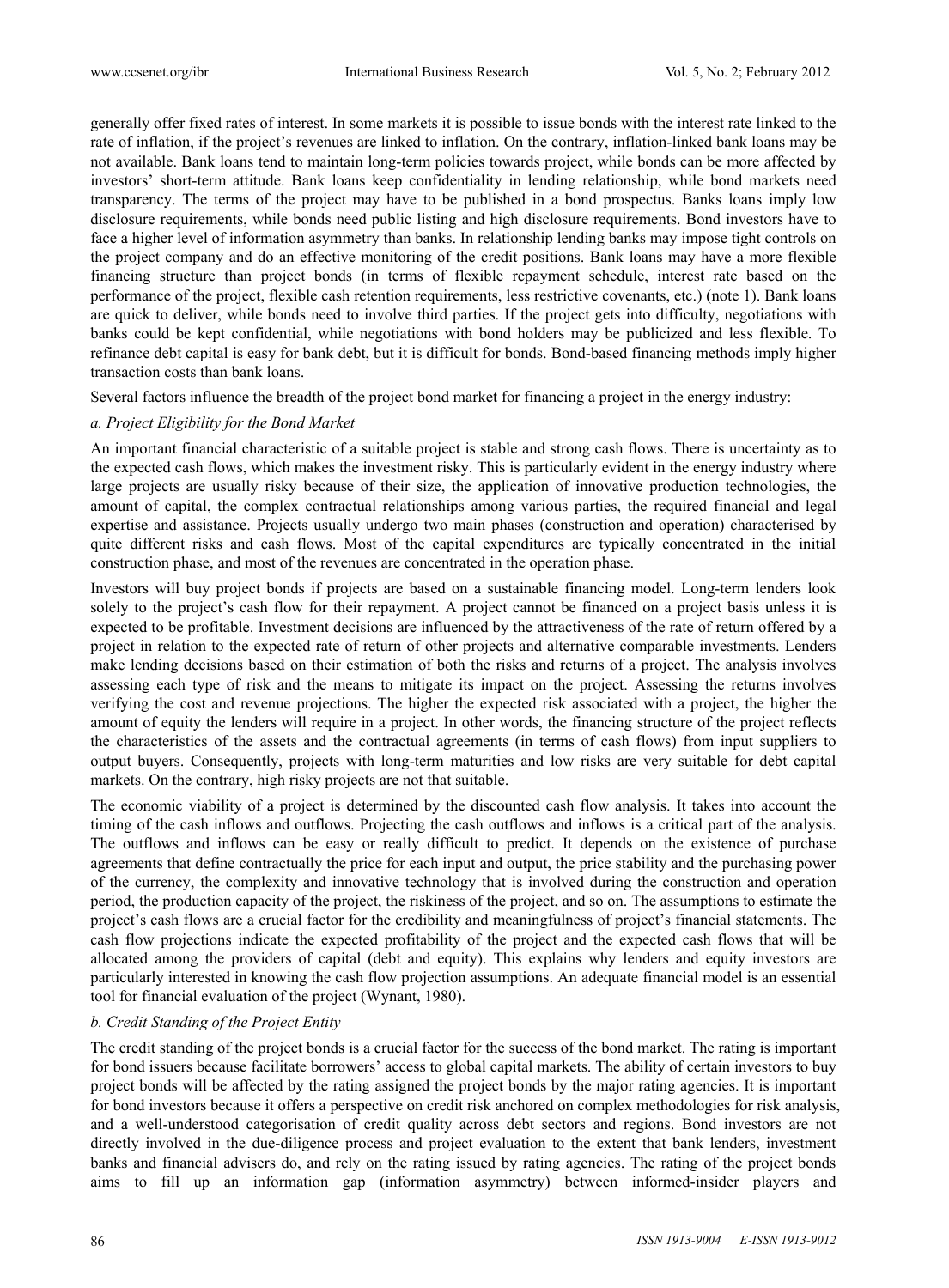uninformed-outsider players in the project finance structure. Project finance is affected by an incomplete information market where bond issuers (project companies) have information that investors do not have (Myers and Majluf, 1984). The rating provides a measure of project bonds' default risk. If project bonds are not rated, investors may make very conservative assumptions about the default risk involved in the project and demand a higher interest rate. The credit standing of the project bonds affects the rate of interest lenders are willing to accept. In addition, most institutional investors, who represent the potential source of long-term funds for a project financing, invest in securities that are rated "investment-grade". This is due to corporate investment policy, risk management guidelines, or regulation.

The rating agencies can translate the available financial information into an assessment of the sponsor's credit risk exposure related to the project finance. Investors can incorporate their assessments into the prices they are willing to pay for each sponsor's outstanding securities. Rating agencies help control principal-agent conflicts because they review the economics of the project, review the contracts, and assess the appropriateness of the project's capital structure. Rating agencies also review the credit standing of the project bonds. However, the complexity of the credit risk analysis increases with the complexity of security packages involved in project financing.

## c. *Project Financial Leverage*

The project company uses the revenues to repay the debt and equity capital. The project company has to match the value of long-dated assets with its long-dated liabilities. Lenders require sufficient equity to make the project creditworthy. In finance theory, an equity investor in a firm with high financial leverage would expect a higher return than one in a firm with low leverage. However, in project finance it is different, since its high leverage does not imply high risk (Beidleman, Fletcher, & Veshosky, 1990; Yescombe, 2002). The project company can achieve high financial leverage ratios (debt-to-assets). Project finance is usually designed to achieve high initial financial leverage. Fabozzi & Nevitt (2000) claim that, "project financing can sometimes be used to improve the return on the capital invested in a project by leveraging the investment to a greater extent than would be possible in a straight commercial financing of the project." A high level of debt is the essence of project finance. However, the projects do not maintain the same leverage ratios throughout the life of the project. As a project starts to generate positive operating cash flow, the loan covenants may require that project cash be used to reduce debt. Esty (2002, 2003) recognises, however, that higher leverage increases expected equity returns, but higher leverage also increases equity risk and expected distress costs.

The amount of leverage a project can achieve (or the level of debt that can be raised) depends on the project's profitability (the greater the level of income that can be contractually assured, the greater the amount of debt a project can support), the nature and extent of risks, the cash flow characteristics, the lenders' cash flow cover requirements, the lenders' views on the debt-equity ratio for particular types of projects, the extent of credit support mechanism, the loan parameters (interest rate, maturity, loan amortization), the security arrangements, the creditworthiness of the parties involved, and the industrial sector to which the project belongs. The terms of the debt and equity are tailored to the characteristics of the project. High leverage in project finance improves the return on equity because it takes advantage of the fact that debt is cheaper than equity (Shah & Thakor, 1987). Lenders are willing to accept a lower return (for their lower risk) than an equity investor. In addition, tax benefits may make high leverage more attractive because interest is tax deductible, whereas dividends are not (Yescombe, 2002). To assess the projected ability to service debt (interest payments and principal repayments), lenders calculate margins of safety or coverage ratios (note 2).

#### *d. Liquidity of Project Bond Market*

The bond market is typically restricted to banks and institutional investors (pension funds, infrastructure funds, insurance companies) who are willing to do long-term investments. The lack of a bond market infrastructure, and a secondary market for pricing and liquidity reduces the attractiveness of the investment for some investors and require higher interest rates. But this problem is not as great as it at first appears because many project bonds are placed on a private basis (private placement), to investors who do not intend to trade them in the market (Yescombe, 2002). In addition, investment banks may maintain a liquid market by trading in the project bond.

#### *e. Investors' Attitude to Finance Long-Term Project in the Energy Industry*

Issuing bonds has to take into account two major problems: risks involved and the long-term nature of the project. Investing in energy projects requires a long-term perspective, due to the time horizon of projects realization. Such projects usually express their potential returns only after several years. Energy infrastructure projects seem good long-term assets with high public importance (Brealey, Cooper, & Habib, 1996). Large long-term institutional investors (in particular insurance companies and pension funds) are potential buyers of financial instruments for initiatives in project financing. They may represent huge players in financing energy investments. Long-term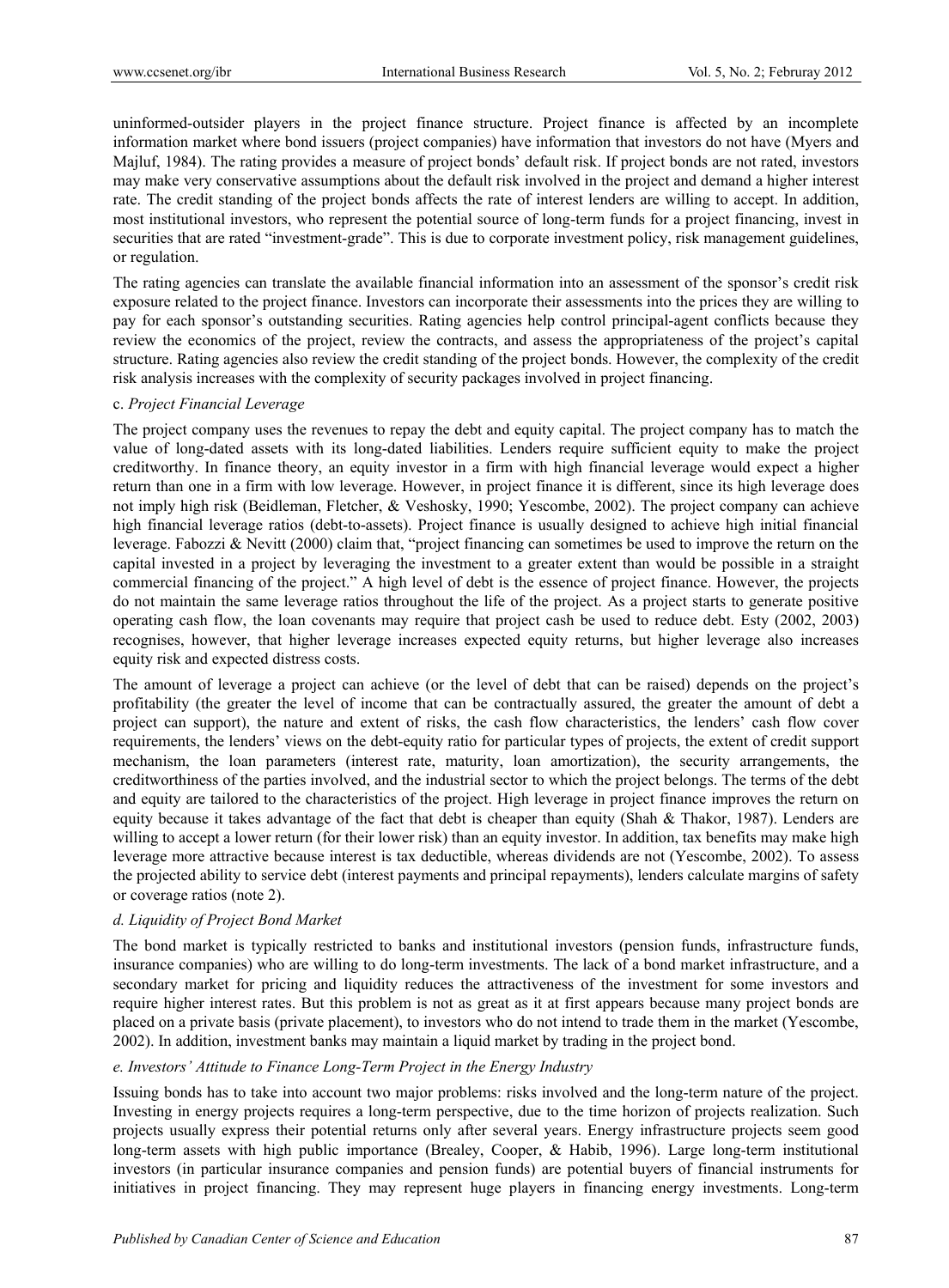investors are characterized by a low reliance on short-term market liquidity, due to stable resources. They require a good long-term fixed-rate return without taking equity risk. The main characteristics of long-term investors should be: the ability to retain assets longer than other market players; the ability to invest in assets that yield a profitable return in the long-run; the availability of long-term liabilities in the balance sheet.

## *f. Project Size*

The bond market represents an efficient means of financing a large project because of the high transaction costs and scale economies. Financing energy projects with project bonds may be a successful strategy when the project is large and capable of standing alone as an independent economic unit. Structuring and issuing bond projects involves high costs of transactions: costs of screening, evaluating, selection and monitoring the project, costs of obtaining information, costs of determining and implementing the financial arrangements, costs of organizing the placement (private or public) of bond issues in the capital markets with institutional investors, costs of monitoring and controlling the bond issuer, costs of providing information to capital markets. Project bond-based financing structure requires significantly high transaction costs, that result also from capital market imperfections (agency conflicts, asymmetric information, bounded rationality, opportunistic behavior, etc.). The higher the transaction costs the higher the size of the project to be profitable and financially suitable for the bond markets. The biggest drawback of bond-based financing is that it is considered inefficient for small transactions. Consequently, project bonds tend to involve large projects.

## **3. Funding Project Finance in the Energy Industry: The Project Bond Market and the Credit Support Provided by the European Investment Bank (EIB) and the European Union (EU)**

The financing of large-scale projects through bank debts has become more difficult because since the financial crisis, the capital and liquidity requirements for commercial banks have become much stricter. Basel 2 and 3 have put pressures on banks' balance sheets (Basel 2 and 3 impact on bank lending), while public budgets remain constrained. The tighter capital standards that are imposed on commercial banks have significantly reduced the available long term funding for projects in the energy industry. In addition, legal lending constraints with regard to loans to a single borrower and risk management guidelines can limit the availability of long-term funds to finance large projects in the energy industry. The latter can incentive banks to finance large projects through loan syndication.

The banking sector will not be able to provide alone the amounts of debt that are required by large-scale energy projects. There is the need to find ways to mobilise private sector investors, without increasing direct public funding and public indebtedness. Identifying alternative long-term debt sources is critical in terms of available amounts for energy projects. With the "Europe 2020 Project Bond Initiative" the European Commission promotes credit support (payment guarantees or credits) provided by the European Investment Bank. The European financial support aims to assure long-term financing for European infrastructures against the background of increasingly limited public funding, and growing constraints on long term bank lending. The European initiative does not aim at substituting bank financing, but at ensuring compatibility.

The proposed financial support from the European Investment Bank and the European Union could take the form of a debt service guarantee or an additional layer of debt at the subordinated level. The debt service guarantee could be in the form of a contingent credit line provided to the project entity by the European Investment Bank (or another financing partner), which would inject funds into the special entity if the project were unable to generate sufficient cash in the short to medium term to service its debt for any reason (figure 1). In details, the project company issues project bonds on the capital market to finance an infrastructure project. Private investors (usually institutional investors) buy the project bonds. The project company repays the bond from its current revenues. The guarantee enters into force if and when the bond cannot be serviced from the current revenues "for any reason" (European Commission, 2011). In this case, the holders of the bond concerned are serviced by the European Investment Bank guarantee payments to the maximum of the previously determined guarantee sum.

Rather than issuing a permanent guarantee, the European Investment Bank can also issue a credit to the project company to the maximum amount of 20% of the investment sum (figure 2). The European Investment Bank's credit is an alternative to payment guarantees. A project company (special entity) would divide (tranche) its debt into two layers: a senior portion (project bond) to be placed with institutional investors, and a subordinated debt obligation, which would be underwritten by the European Investment Bank.

As described above, European Investment Bank and the European Commission support the development of project bonds, by providing credit enhancement facilities. The European Commission promotes payment guarantees (or credits) to be issued by the European Investment Bank. The European Commission sets eligibility conditions for those projects benefiting from "Project Bond Guarantee Facility". As stated in the consultation paper (European Commission, 2011), "they should be economically and technically sound and cost-effective, have stable and strong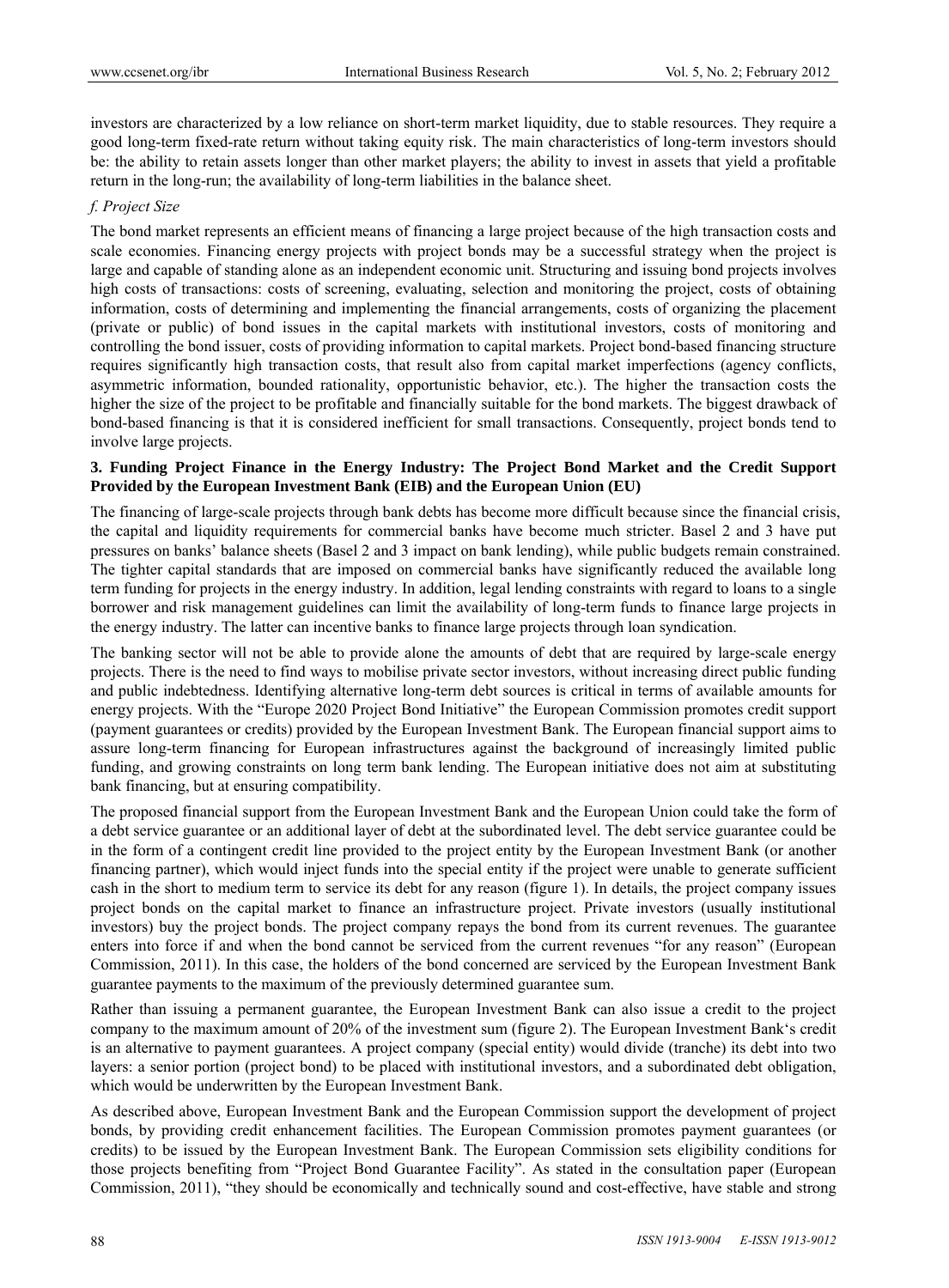cash flows and have a real prospect of financial viability". The European Union needs to assess by itself the risks and financial viability of such projects.

The European Investment Bank's intervention will enhance the credit quality of the senior bonds, thus making these bonds eligible for the portfolios of institutional investors. The European Investment Bank will then partially transfer the credit risks taken on the subordinated bond on to the EU via appropriate risk sharing mechanisms. The European Union will support the "Project Bond Initiative" via risk sharing mechanisms with the European Investment Bank. Public payment guarantees or credits encourage the participation of private investors in energy industry through improved ratings. Most energy projects (particularly in the renewable energy sector) have high up-front capital costs relative to competing technologies and low rates of return. These features limit the private investors' attitude to finance high risk and low return investments. The credit enhancement is a powerful instrument to boost appetite on project bonds. It can motivate banks and bond investors to lend for projects they perceive as risky. Both forms of credit enhancement (public guarantees and credits) can lead to upgrade the rating of the project. This facility is a key element in securing an investment grade rating for the project bond. This promotes insurance companies, pension funds, and infrastructure funds, to buy project bonds. The law prescribes them minimum requirements related to the rating of individual projects. On the one hand, a low credit standing of the project bonds may preclude institutional investors from purchasing bonds of a particular project. On the other hand, the investment-grade rating of the project bonds (AAA) is eligible to most institutional investors. By upgrading a rating to "investment-grade", public guarantees (or credits) can promote the subscription of project bonds and thus encourage the participation of private investors. The enhancement of the credit rating of project bonds increases the attractiveness of long-term investment to private sector participants.

The acquisition of project bonds bears a high risk for private investors. The certain high investment costs are faced with uncertain current revenues. The risk is reduced if a part of the current revenues is insured by payment guarantees. This leads to an improved rating of project bonds and gives the chance to raise funds in the bond market at low interest rates (reducing borrowing costs). The need for credit enhancement will depend on the characteristics, risks and opportunities of each project as well as on the financial situation of the project company. The credit enhancement will be useful to both accelerate financial close of bankable projects, and to make bankable other projects.

The proposed European financial support for the development of the project bond market gives the European Union and the European Investment Bank a particular role:

- The European Investment Bank will help develop a pipeline of private-public partnership projects on the basis of a clearly defined eligibility framework. The European Investment Bank should assess the project pipeline in order to identify potential candidates for project bonds;

- The European Investment Bank will carry out the due diligence and financial appraisal in the structuring phase, price the guarantee or loan and monitor the project. The European Investment Bank will assess in detail all projects to determine the robustness of their financing structure, as it has the appropriate expertise. Potential investors may not have the expertise to appraise projects and carry out the analytical and administrative evaluation;

- The European Union and the European Investment Bank would share the risk of the losses of the project portfolio. The maximum amount of the default risk borne by the European Union is limited to the reserves of the EU financial framework, retained especially for such cases;

- The European Investment Bank will be the controlling creditor (bond creditors' representative): it takes responsibility for monitoring the project implementation and negotiates with the project company on behalf of all bondholders in case of need.

The credit support provided by the European Investment Bank will likely promote the bond-based financing structure in the project finance market. It will create an asset class attractive to investors and help raise capital to finance long-term investments and large scale energy projects that contribute to lung-run economic growth. Nevertheless, many microeconomic and macroeconomic issues are on the ground. There is a strong interaction between financial regulation and economic effects of new debt-based funding models in project finance. Stricter bank capital regulations forced many banks to reduce the availability of bank funding for large projects. The impact of Basel 3 is likely to be negative, particularly in Europe. It will have a huge impact on bank lending. It may reduce liquidity to invest in the project finance sector. As a result of the subprime lending crisis and the resulting credit crunch, and as a consequence of the debt crisis of many EU States, project bonds could become more attractive to private investors since payment defaults can no longer be excluded for sovereign bonds. The development of a project bond market has a positive impact on public debt sustainability.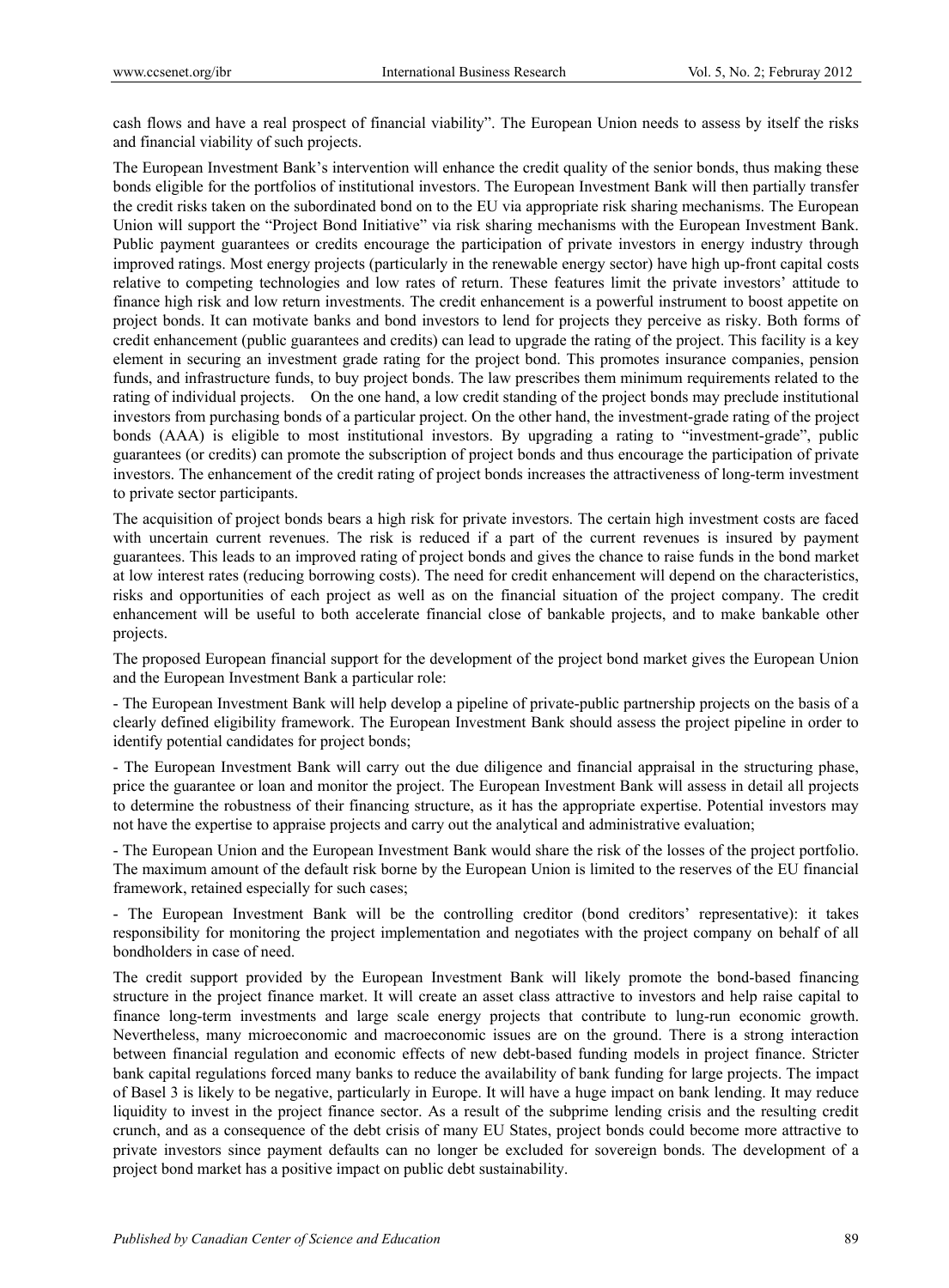In this perspective of analysis, a key question could be how to structure project bonds in order to attract demand from long-term investors. In order to be a successful financial instrument, the project bond should gather the following characteristics:

1. Attracting high quality sponsors: project bonds represent a financing alternative and offer liquidity although it must compete with traditional bank loans;

2. Attracting credit enhancement tools to produce the required ratings suitable for bond investor demand. A strong investment-grade credit rating of the project bonds might be the way to convince long-term investors to participate in large energy projects;

3. Involving institutional investors to match long-term liabilities with long-term projects: investment-grade rating grants the access of institutional investors;

4. Involving high quality projects: well structured projects with high quality cash flows and financial robustness allow to achieve investment grade rating. The repayment of project debt is totally dependent upon project cash flows:

5. Involving an independent asset manager to provide monitoring, surveillance and reporting to bond investors;

6. Involving best practices in financial engineering that may be used to enhance project attractiveness to potential investors and develop multiple financing structures to attract various investors to projects (note 3).

More broadly, the above analyses highlight the fact that the effectiveness of project bonds, as financial instruments, is strictly related not only to the efficiency and well-functioning of the primary capital market but also to the secondary one. Based on this point, some policy implications can be suggested for the development of a bond-based financing structure in the energy industry:

- Creating a capital market infrastructure for the European project bonds (placement, listing, trading, and settlement procedures). The European Investment Bank may create a trading platform to improve liquidity and pricing, provide liquidity in the project bond market, provide a facility to purchase unsold project bonds (these could then subsequently be sold in the financial market);

- Encouraging private investments by providing a supportive investor regulation. A new regulatory framework, more friendly with long-term investments, should involve accounting standards, prudential principles, corporate governance, and fiscal incentives (note 4);

- Encouraging expertise to manage complex project finance transactions. In a pilot phase, it may be useful to undertake economic and financial analyses in order to collect good practices, exchange knowledge and methodological supports;

- Evaluating the potential effects of the new banking regulation (Basel 3) on project bond market (possible distortions are due to the treatment of project debt in capital requirement measures).

- Promoting the creation of an international special purpose vehicle (SPV) to issue project bonds for cross-border energy projects;

- Promoting the harmonization of national regulation and legal frameworks that help structure different financial schemes of project bonds and develop innovative financial instruments tailored to the energy sector;

- Providing information on the opportunities in investing in project bonds related to projects in the energy industry;

- Building effective financing partnerships with the private sector. Most energy projects, renewable energy projects in particular, rely on government and public funding.

Nevertheless, as a final point, it is worth noting that some aspects of the "Europe 2020 project bond initiative" may raise critical issues:

1. The availability of the guarantee facility is related to European Investment Bank's assessment criteria. Underlying projects need to satisfy EIB's assessment criteria (projects must be technically robust and financially sound);

2. The credit enhancement can be used only for some energy projects (selected by the European Investment Bank). This affects the bankable projects and the possibilities to raise private capital in the debt capital market. Is also creates a possible distortion of competition among bond issuers;

3. The European Investment Bank may involve bureaucratic procedures to assess projects which could be time consuming;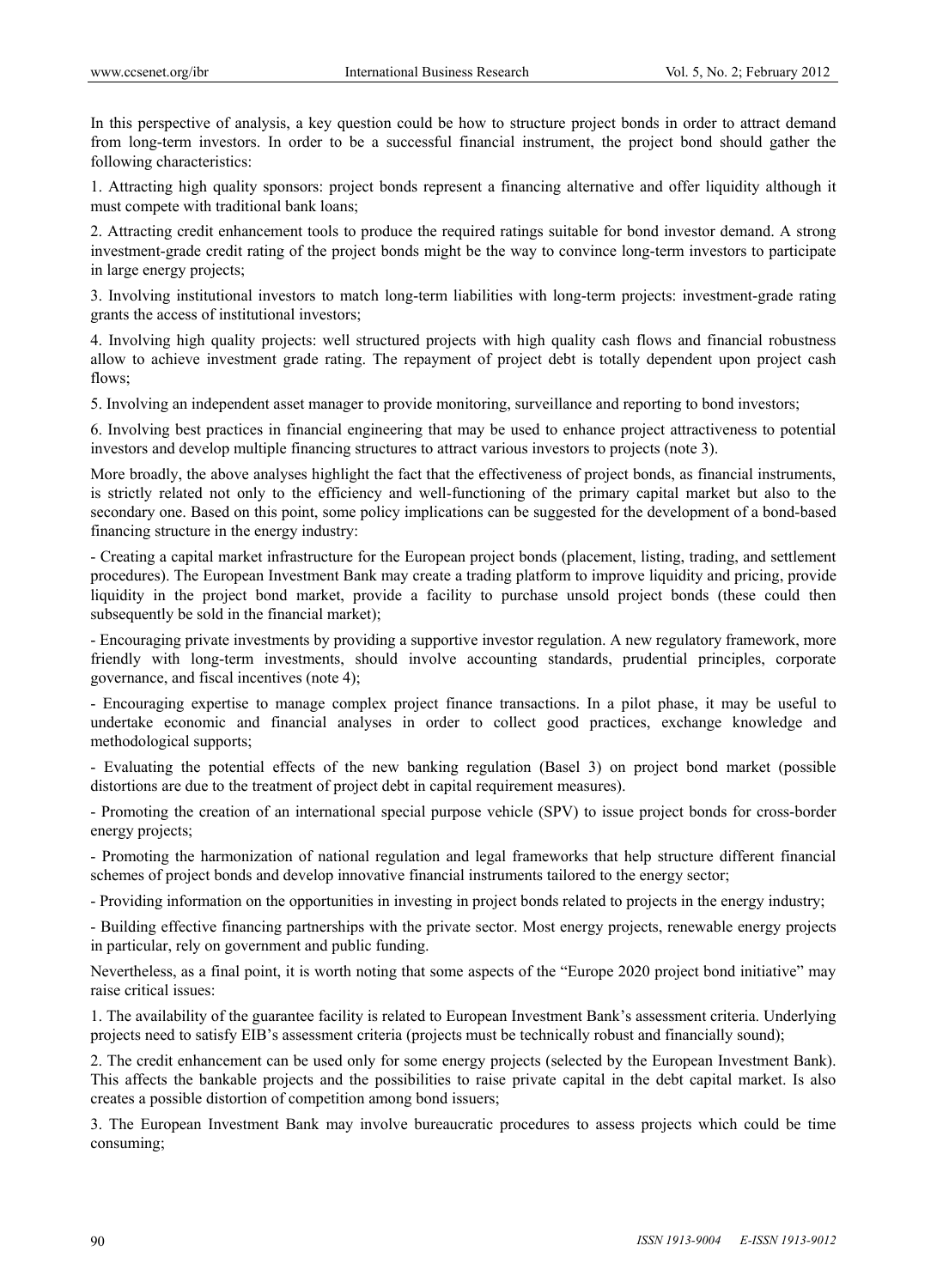4. The role of European Investment Bank's controlling creditor may be controversial. Bond investors will likely not accept the European Investment Bank acting as sole controlling creditor. In addition, bond investors may require voting rights with regard to "events of default".

In brief, the European Investment Bank could become an "enabler" to promote the development of the project bond market and encourage private-sector participation in the financing of energy projects. The European Investment Bank will screen, assess, mitigate and monitor project risk as an experienced player, and will provide guarantees/sub-debt to obtain ratings uplift.

## **4. Conclusion**

The paper highlights several important characteristics of the project bond market. The project bond, as an innovative financial instrument, is a useful tool by helping to bring private and public funds together to finance projects of major public interest. Project bonds can attract capital market financing for long-term energy infrastructure projects. Project finance is likely to be increasingly important in the future as European countries rely on it to develop their energy infrastructures. It can provide funding for investments in the energy industry that the public sector might not be able to undertake.

For the near future we can expect the development of expertise, lending and private placement capabilities to lower size threshold to access bond market to fund projects in the energy industry. The exchange of best practices between European countries would be very helpful in this field. There is also increasing investors' interest in debt funds investing in energy infrastructures. New funding structures will be developed to meet the needs of the project finance market and balance the needs of investors with the needs of the public sector.

#### **References**

Bassanini, F., & Reviglio, E. (2011). Financial Stability, Fiscal Consolidation and Long-term Investment after the Crisis. *OECD Journal: Financial Market Trends*. 21 (1). http://dx.doi.org/10.1787/fmt-2011-5kg55qw1vbjl.

Beidleman, C. R., Fletcher, D., & Veshosky, D. (1990). On allocating risk: the essence of project finance. *Sloan Management Review*, 31 (3).

Brealey, R. A., Cooper, I. A., & Habib, M. A. (1996). Using Project Finance to Fund Infrastructure Investments. *Journal of Applied Corporate Finance*, 9. http://dx.doi.org/10.1111/j.1745-6622.1996.tb00296.x.

Buljevich, E. C., & Park, Y. S. (1999). *Project Financing and the International Financial Markets*. Norwell, MA: Kluwer Academic Publishers.

Dailami, M., & Hauswald, R. (2003). The Emerging Project Bond Market: Covenant Provisions and Credit Spreads. *World Bank Policy Research*, Working Paper n. 3095.

Esty, B. C. (2004a). Why Study Large Projects? An Introduction to Research in Project Finance. *European Financial Management*, 10. http://dx.doi.org/10.1111/j.1354-7798.2004.00247.x.

Esty, B. C. (2004b). *Modern Project Finance: A Casebook*, New Jersey: John Wiley & Sons.

Esty, B. C. (2003). *The Economic Motivations for Using Project Finance*, Harvard Business School, Working Paper.

Esty, B. C. (2002). Returns on Project-Financed Investments: Evolution and Managerial Implications. *Journal of Applied Corporate Finance,* 15. http://dx.doi.org/10.1111/j.1745-6622.2002.tb00342.x.

European Commission. (2011). *Europe 2020 Project Bond Initiative*, February.

Fabozzi, F., & Nevitt, P. (2000). *Project Financing*, London: Euromoney Books.

Farrell, L. M. (2003). Principal-agency risk in project finance. *International Journal of Project Management*, 21. http://dx.doi.org/10.1016/S0263-7863(02)00086-8.

Finnerty, J. D. (2007). *Project Financing. Asset-Based Financial Engineering*, New Jersey: John Wiley & Sons.

Gatti, S. (2008). *Project Finance in Theory and Practice*. Burlington Academic: Press.

John, T. A., & John, K. (1991). Optimality of Project Financing: Theory and Empirical Implications in Finance and Accounting. *Review of Quantitative Finance and Accounting*, 1. http://dx.doi.org/10.1007/BF02408406.

Khan, M. F. K., & Parra, R. J. (2003). *Financing Large Projects*: Using Project Finance Techniques and Practises. Essex: Pearson Education.

Kleimeier, S., & Megginson, L. W. (2000). Are project finance loans different from other syndicated credits?. *Journal of Applied Corporate Finance*, 12. http://dx.doi.org/10.1111/j.1745-6622.2000.tb00043.x.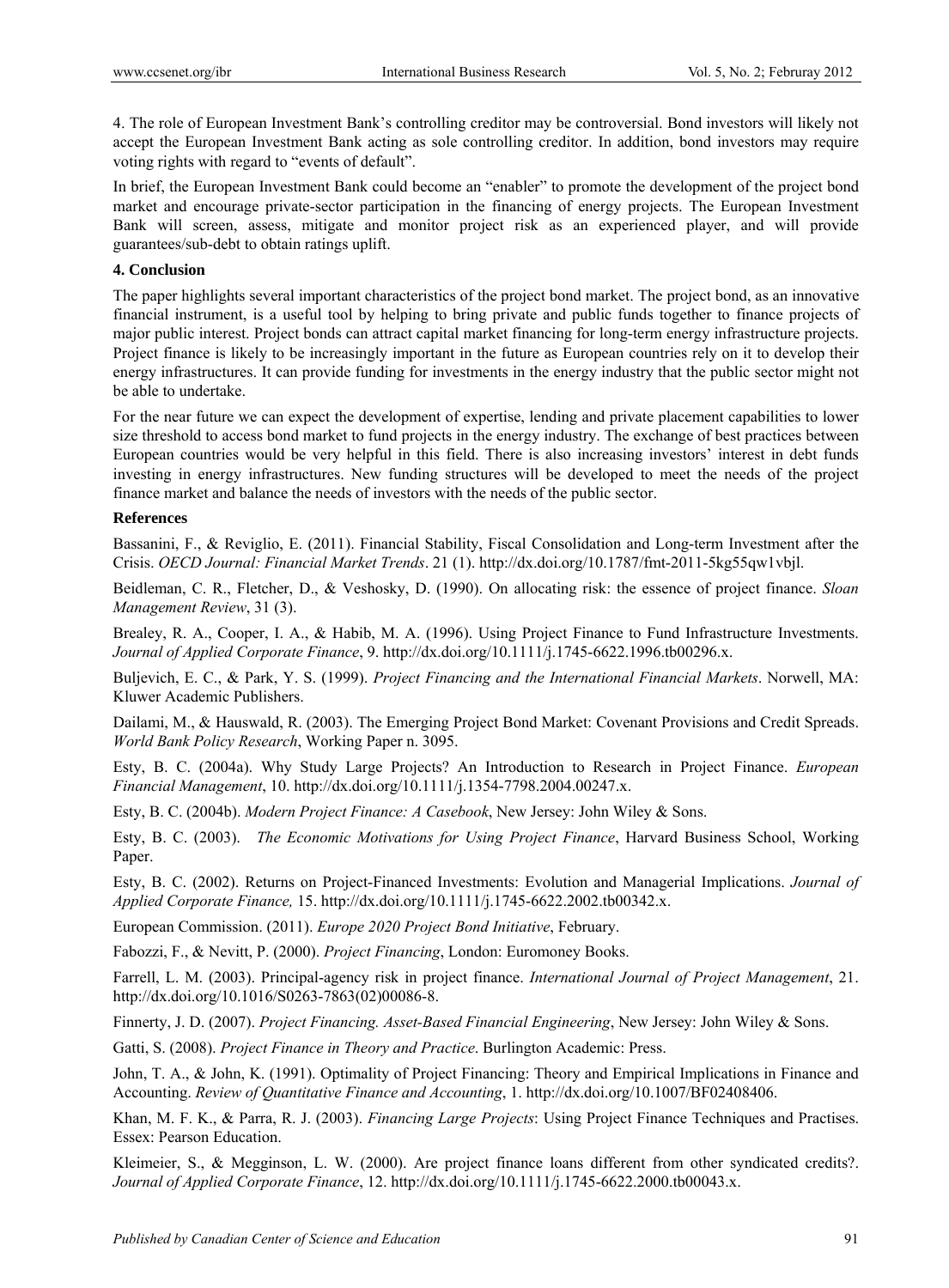Myers, S. C., & Majluf, N. S. (1984). Corporate financing and investment decisions when firms have information that investors do not have, *Journal of Financial Economics*. 13. http://dx.doi.org/10.1016/0304-405X(84)90023-0.

Shah, S., & Thakor, A. V. (1987). Optimal Capital Structure and Project Financing. *Journal of Economic of Theory*, 42. http://dx.doi.org/10.1016/0022-0531(87)90086-X.

Yescombe, E. R. (2002). *Principles of Project Finance*, San Diego: Academic Press.

Wynant, L. (1980). Essential Elements of Project Financing. *Harvard Business Review*, 58 (3).

#### **Notes**

Note 1. Covenant provisions contained in bond typically take the form of restrictions on dividend, M&A transactions, and asset disposals, limitations on indebtedness, requirements of third party guarantees, maintenance of good regulatory standing and, in certain circumstances, the establishment of offshore and debt service reserve accounts (Dailami & Hauswald, 2003, p. 8).

Note 2. The main ratios to measure project capacity to face debt obligations are: *Debt Service Coverage Ratio* (DSCR) = Cash Flow available for debt service/Debt service (principal, interest and commissions); *Interest Coverage Ratio* (ICR) = Cash Flow available for debt service/Interest; *Loan Life Coverage Ratio* (LLCR) = NPV of Cash Flows available for debt service (during debt) discounted at debt rate/Outstanding debt.

Note 3. For example, aggregating several project finance deals in one portfolio (to diversify risks) and issuing project-based bonds. In this way, investors may insure themselves against possible payment defaults distributing their private capital among various projects. Nevertheless, the diversification of the portfolio of projects is not always possible because in different sectors (such as transport, energy and communications) there might be high correlations.

Note 4. The mark-to-market accounting rule is particularly damaging for long term investments, attributing instant market values to assets the value of which is based on a long-term perspective. Accounting frameworks should encourage long-term investments with positive effects for financial market stability. See Bassanini & Reviglio (2011).



Figure 1. The European Financial Guarantee

Project finance: bond-based financing model and European financial facility (guarantee). The EIB grants a payment guarantee covering the entire term of the project bond.

Source: European Commission (2011).